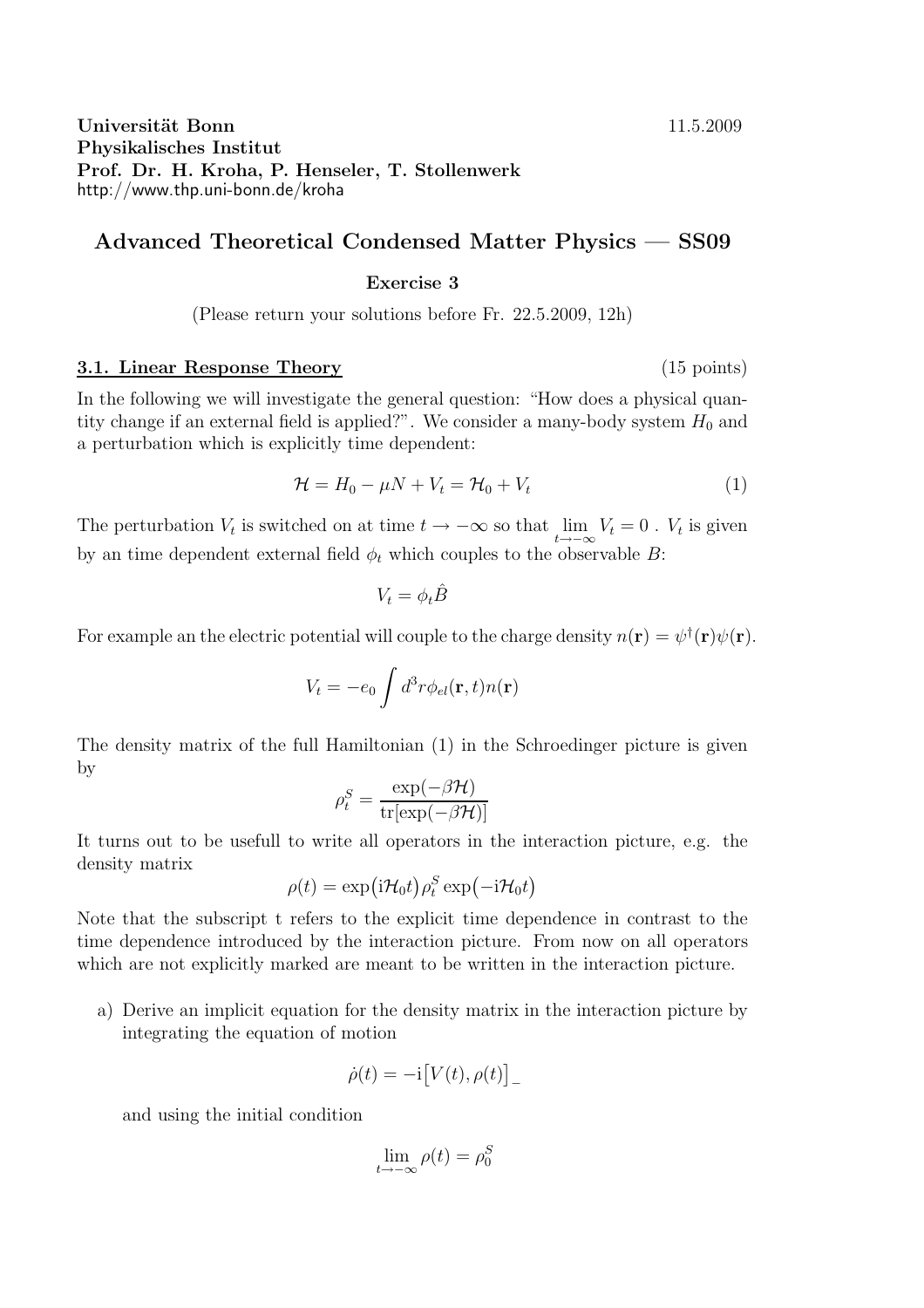b) If the perturbation is assumed to be small, it is sufficient to consider only terms which are *linear* in  $V(t)$ . Use the result of a) to show that the density matrix in the Schroedinger picture reads

$$
\rho_t^S = \rho_0^S - i \int_{-\infty}^t dt' \exp(-i\mathcal{H}_0 t) \left[ V(t'), \rho_0^S \right]_{-\infty} \exp(i\mathcal{H}_0 t)
$$
 (2)

We are interested in the expectation value of an observable A if an external field  $\phi_t$ is applied which couples to the observable  $\ddot{B}$ .

c) Calculate the expectation value  $\langle A \rangle_t = \text{tr}(\rho_t^S A)$ . to show that

$$
\Delta A_t = \langle A \rangle_t - \langle A \rangle_0 = -i \int_{-\infty}^t dt' \phi_{t'} \langle [A(t), B(t')]_{-\rangle_0}
$$

Hint: Use cyclic permutation under the trace.

A general retarded Green's function of the operators A and B is defined as follows

$$
G_{AB}^{R}(t,t') = -i\Theta(t-t')\langle \big[A(t),B(t')\big]_{-}\rangle_{0}
$$

Note: If you plug in  $\psi^{\dagger}(x)$  and  $\psi(x)$  for A and B you obtain the retarded single particle Green's function as it was defined in the lecture. In the same way the k-dependent Green's function is constructed by plugging in  $a_{\mathbf{k}}^{\dagger}$  $_{\mathbf{k}}^{\mathsf{T}}$  and  $a_{\mathbf{k}}$ .

d) Express  $\Delta A_t$  in terms of the retarded Green's function  $G_{AB}^R(t, t')$ .

 $G_{AB}^{R}(t,t')$  is also called A-B-response function.

**3.2. Feynman diagrams:**  $1<sup>st</sup>$  order perturbation theory (15 points) Generally, Green's function cannot be calculated exactly, but one has to use appropriate approximations. In this exercise, we want to use perturbation theory and to practice the calculation of Feynman diagrams. For that purpose, consider the Hamiltonian  $H$  of interacting electrons,

$$
\mathcal{H} \equiv \mathcal{H}_0 + V = \sum_{\mathbf{k},\sigma} (\epsilon(\mathbf{k}) - \mu) c_{\mathbf{k}\sigma}^{\dagger} c_{\mathbf{k}\sigma} + \sum_{\substack{\mathbf{k},\mathbf{k}',\mathbf{q} \\ \sigma,\sigma'}} V_{\mathbf{q}}^{\sigma,\sigma'} c_{\mathbf{k}+\mathbf{q},\sigma}^{\dagger} c_{\mathbf{k}'-\mathbf{q},\sigma'}^{\dagger} c_{\mathbf{k}'\sigma'}^{\dagger} c_{\mathbf{k}\sigma}.
$$

We want to calculate the single-particle Matsubara Green's function  $G_{\mathbf{k}\sigma}(\mathrm{i}\omega)$  by treating the potential  $V$  as a perturbation. According to Dyson's equation,

$$
G_{\mathbf{k}\sigma}(\mathrm{i}\omega) = G_{\mathbf{k}\sigma}^{0}(\mathrm{i}\omega) + G_{\mathbf{k}\sigma}^{0}(\mathrm{i}\omega)\Sigma_{\mathbf{k}\sigma}(\mathrm{i}\omega)G_{\mathbf{k}\sigma}(\mathrm{i}\omega),
$$

we have to calculate the self energy  $\Sigma_{\mathbf{k}\sigma}(\mathrm{i}\omega)$ . Restricting to 1<sup>st</sup> order in V this corresponds to the evaluation of the two Feynman diagrams

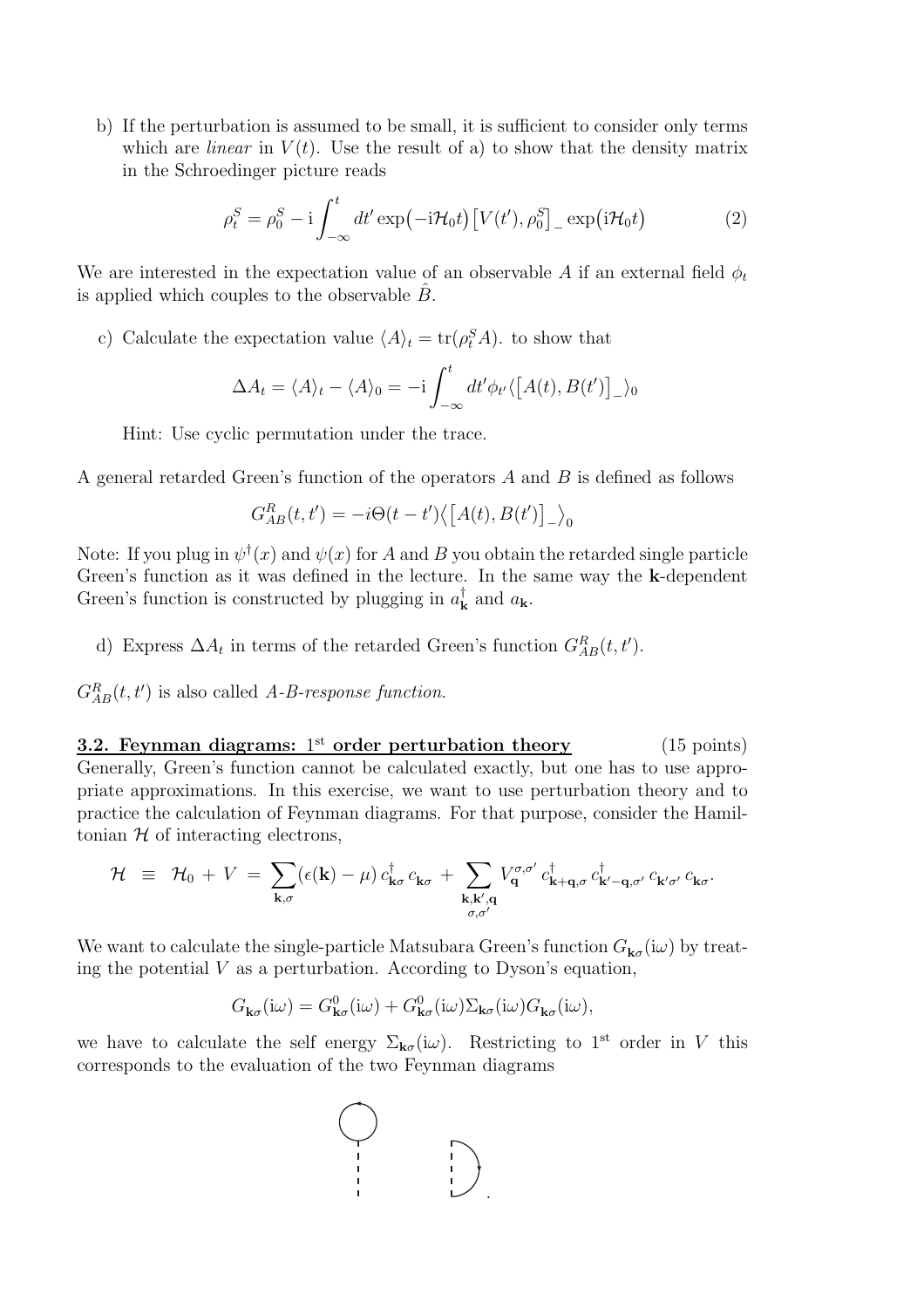a) General case:

Use the Feynman rules to show that the first diagram  $\bigcup$  (Hartree term) yields

$$
\Sigma_{k\sigma}^{(\mathrm{H})}(i\omega) = \left(V_{\mathbf{q}=0}^{\sigma,\sigma} + V_{\mathbf{q}=0}^{\sigma,-\sigma}\right) \sum_{\mathbf{k}'} f(\epsilon(\mathbf{k}') - \mu)
$$

and the second one  $\bigcirc$  (Fock term) yields

$$
\Sigma_{k\sigma}^{(F)}(i\omega) = -\sum_{\mathbf{q}} V_{\mathbf{q}}^{\sigma,\sigma} f(\epsilon(\mathbf{k}-\mathbf{q})-\mu).
$$

Hint: Recall that for a holomorphic function  $F(z)$ 

$$
\frac{1}{\beta} \sum_{\omega} F(i\omega) = -\oint_{C_1} \frac{dz}{2\pi i} f(z) F(z) = \oint_{C_2} \frac{dz}{2\pi i} f(z) F(z),
$$

where  $C_1$  encloses only the poles of  $f(z)$  and  $C_2$  only those of  $F(z)$ .

b) Coulomb interaction:

Consider the concrete example of a Coulomb interaction of a gas of free electrons in three dimensions. The Fourier transform of the Coulomb potential is

$$
V_{\mathbf{q}}^{\sigma,\sigma'} = \begin{cases} 0, & \mathbf{q} = 0 \\ \frac{1}{V} \frac{4\pi e_0^2}{q^2}, & \mathbf{q} \neq 0 \end{cases} \quad (e_0: \text{ elementary electric charge}).
$$

Use the result from a) to obtain

$$
\Sigma_{k\sigma}(\mathrm{i}\omega) = -\sum_{\mathbf{q}} V_{\mathbf{k}-\mathbf{q}}^{\sigma\sigma} f(\epsilon(\mathbf{q}) - \mu) \stackrel{T \to 0}{=} \frac{e_0^2}{2\pi} k_{\mathrm{F}} \left( 2 + \frac{k_{\mathrm{F}}^2 - k^2}{k k_{\mathrm{F}}} \ln \left| \frac{k_{\mathrm{F}} + k}{k_{\mathrm{F}} - k} \right| \right).
$$

Hint:

$$
\int_{0}^{x} dy y \ln \left| \frac{y-1}{y+1} \right| = -x - \frac{1}{2} (1 - x^{2}) \ln \left| \frac{x-1}{x+1} \right|
$$

c) Hubbard interaction:

In metals the bare Coulomb interaction gets screened by the conduction band electrons. Therefore, the effective two-particle potential becomes short-ranged,  $V(x) \approx e^{-x/\xi} \frac{e_0^2}{x}$  (Thomas-Fermi approximation). Assuming the screening length  $\xi$  to be on the order of one lattice spacing one can approximate the potential as point-like and arrives at the important Hubbard model

$$
\mathcal{H}_{\text{Hub}} \equiv \mathcal{H}_0 + V = \sum_{\mathbf{k},\sigma} (\epsilon(\mathbf{k}) - \mu) c_{\mathbf{k}\sigma}^{\dagger} c_{\mathbf{k}\sigma} + \frac{U}{2} \sum_{i,\sigma} c_{i,\sigma}^{\dagger} c_{i,-\sigma}^{\dagger} c_{i,-\sigma} c_{i,\sigma},
$$

where the index *i* labels the lattice sites.

Show that the Fourier transform of the Hubbard potential is  $V_q^{\sigma,\sigma'} = \frac{U}{2V}$  $\frac{U}{2V}\delta_{\sigma,-\sigma'}$ and obtain from a)

$$
\Sigma_{k\sigma}(\mathrm{i}\omega) = \frac{1}{2}Un, \qquad n = \frac{\langle N \rangle}{V}.
$$